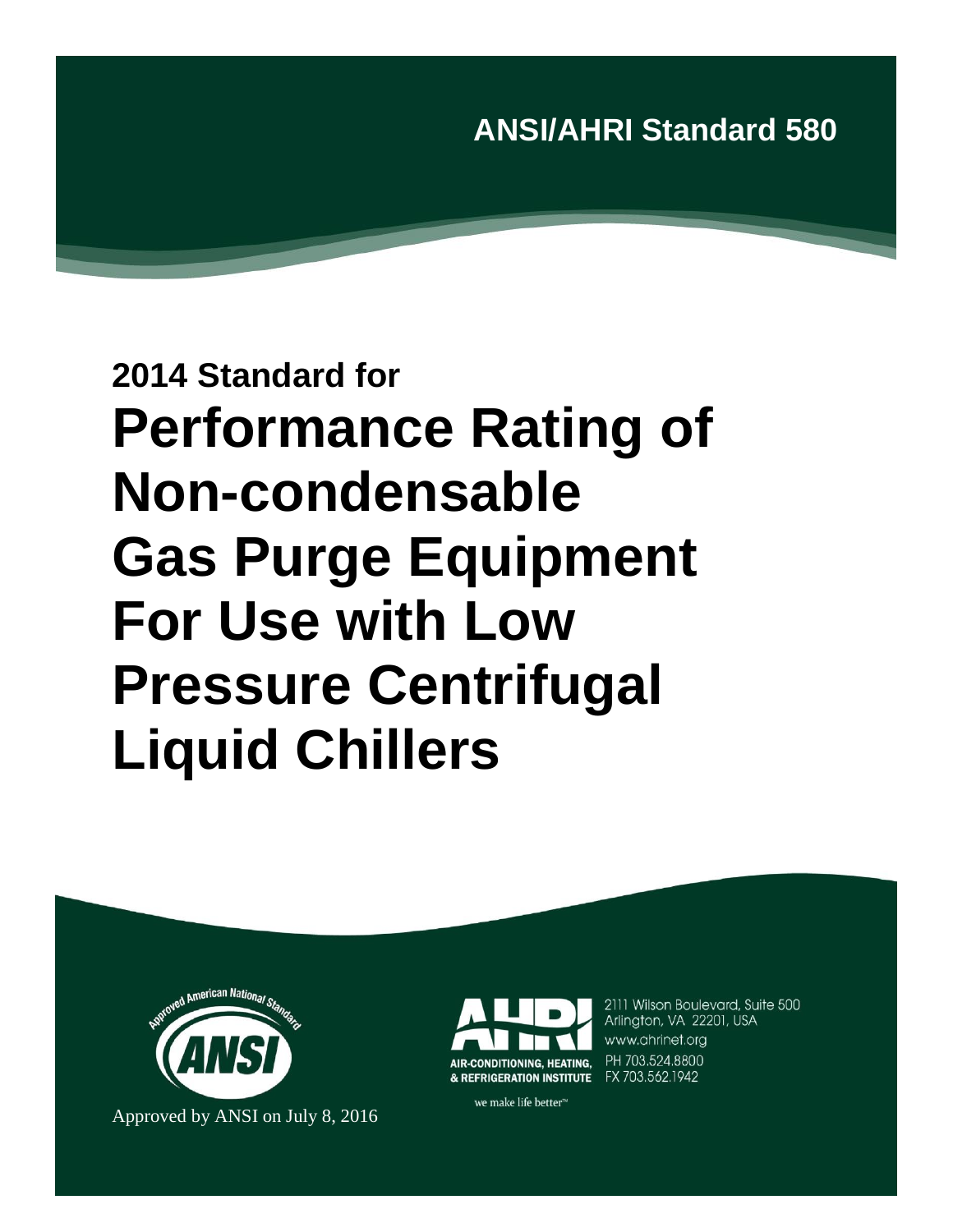### **IMPORTANT**

### *SAFETY DISCLAIMER*

AHRI does not set safety standards and does not certify or guarantee the safety of any products, components or systems designed, tested, rated, installed or operated in accordance with this standard/guideline. It is strongly recommended that products be designed, constructed, assembled, installed and operated in accordance with nationally recognized safety standards and code requirements appropriate for products covered by this standard/guideline.

AHRI uses its best efforts to develop standards/guidelines employing state-of-the-art and accepted industry practices. AHRI does not certify or guarantee that any tests conducted under its standards/guidelines will be nonhazardous or free from risk.

Note:

This standard supersedes AHRI Standard 580-2009.

### **AHRI CERTIFICATION PROGRAM PROVISIONS**

### **Scope of the Certification Program**

The Certification Program includes testing purge systems used in conjunction with Low Pressure Centrifugal Liquid Chillers.

### **Certified Ratings**

The following Certification Program ratings are verified by test:

1. Concentration, ratio of mass of refrigerant to mass of air, g of refrigerant / g of air.

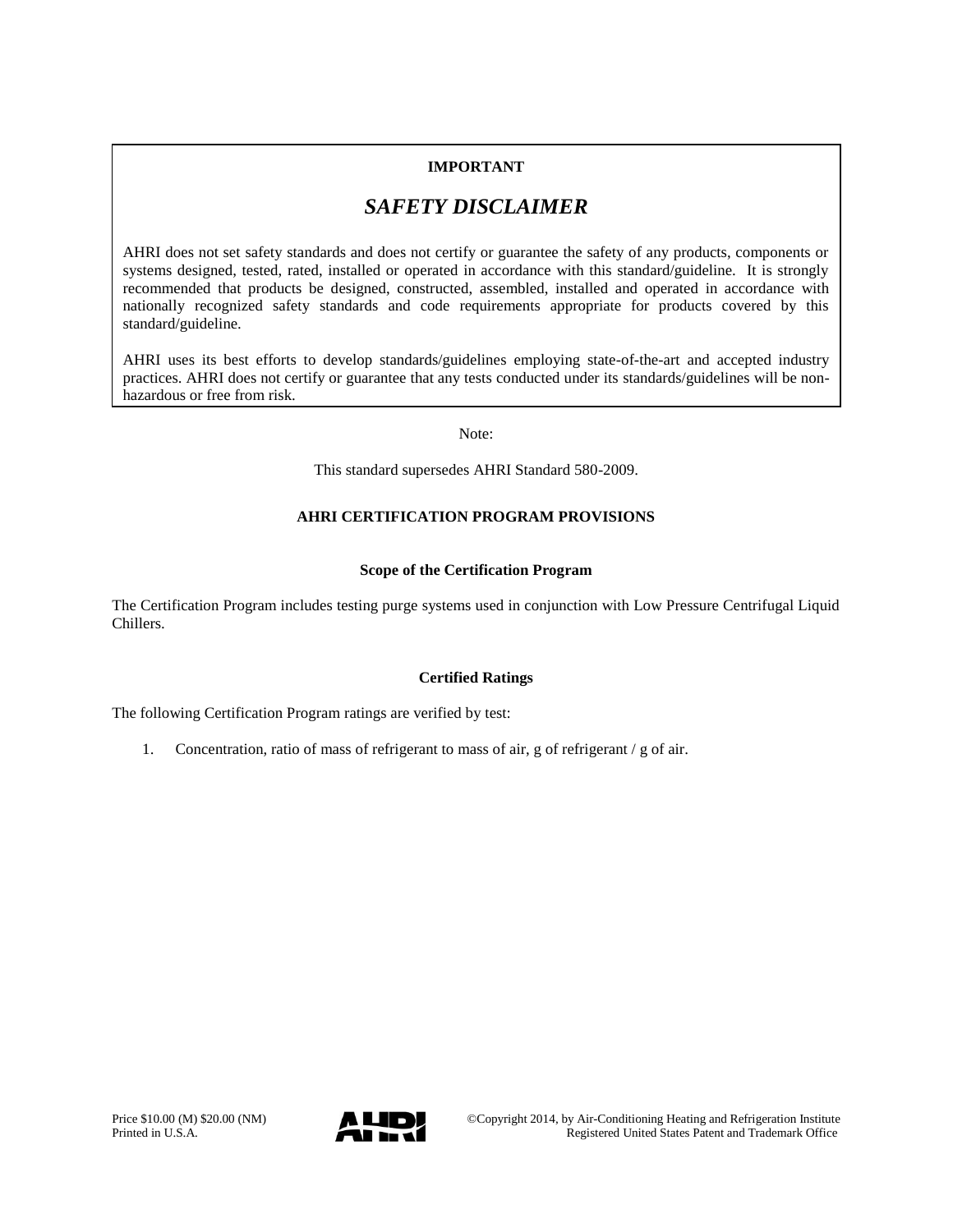### **TABLE OF CONTENTS**

| <b>SECTION</b> | <b>PAGE</b> |
|----------------|-------------|
| Section 1.     |             |
| Section 2.     |             |
| Section 3.     |             |
| Section 4.     |             |
| Section 5.     |             |
| Section 6.     |             |
| Section 7.     |             |
| Section 8.     |             |
|                |             |

### **APPENDICES**

| Appendix A. |                                                                                              |
|-------------|----------------------------------------------------------------------------------------------|
| Appendix B. |                                                                                              |
| Appendix C. | Methods of Testing for Rating Performance of Non-condensable Gas Purge Equipment -           |
| Appendix D. | Specific Rating and Testing Instructions for Purges Containing Adsorptive/Absorptive Media - |
| Appendix E. | Calculation of Purge Equipment Concentration Rating for the Activated Carbon Method -        |
| Appendix F. | Determination of Discharge Gas Concentration for Non-condensable Gas Purge Equipment         |

### **FIGURES FOR APPENDICES**

| Figure C1.              |  |
|-------------------------|--|
| Figure C <sub>2</sub> . |  |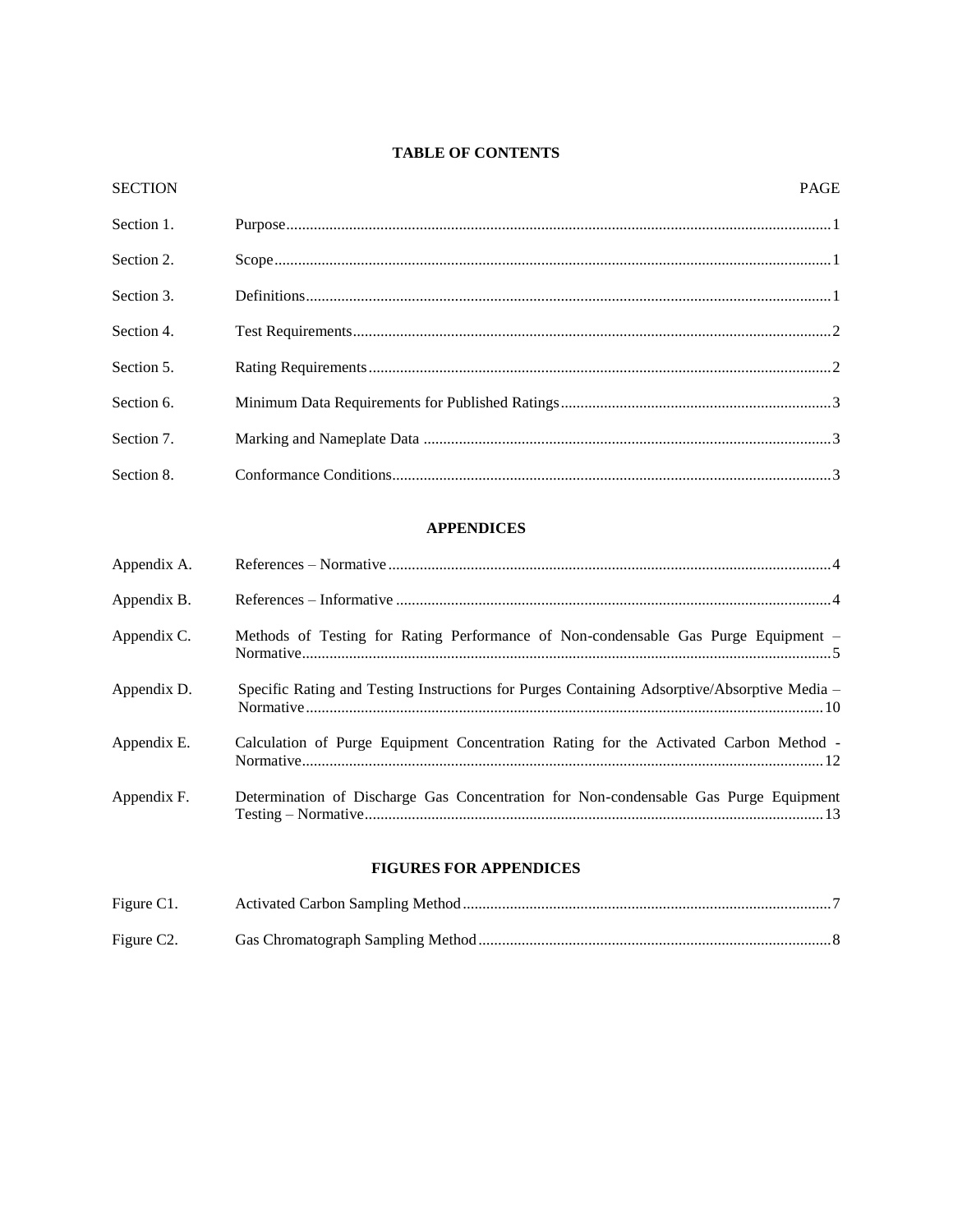### **NON-CONDENSABLE GAS PURGE EQUIPMENT FOR USE WITH LOW PRESSURE CENTRIFUGAL LIQUID CHILLERS**

### **Section 1. Purpose**

**1.1** *Purpose.* The purpose of this standard is to establish for Non-condensable Gas Purge Equipment for use with Low Pressure Centrifugal Liquid Chillers: definitions; test requirements; rating requirements; minimum data requirements for Published Ratings; marking and nameplate data; and conformance conditions.

**1.1.1** *Intent.* This standard is intended for the guidance of the industry, including manufacturers, engineers, installers, contractors and users.

**1.1.2** *Review and Amendment.* This standard is subject to review and amendment as technology advances.

### **Section 2. Scope**

**2.1** *Scope.* This standard applies to Non-condensable Gas Purge Equipment for use with Low Pressure Centrifugal Liquid Chillers as defined in Section 3. This standard defines general equipment requirements, test methods and analysis techniques used to determine the performance rating for Purge Equipment that removes Non-condensable gases from Low Pressure Centrifugal Liquid Chillers. This purge equipment is typically used in conjunction with chillers which operate with at least a portion of the system below atmospheric pressure.

### **Section 3. Definitions**

All terms in this document will follow the standard industry definitions in the *ASHRAE Terminology* website (https://www.ashrae.org/resources--publications/free-resources/ashrae-terminology) unless otherwise defined in this section.

**3.1** *Bubble Point.* Refrigerant liquid saturation temperature at a specified pressure.

**3.2** *Concentration.* Ratio of the mass of refrigerant to the mass of air at the Refrigerant Holding Capacity.

**3.3** *Dew Point.* Refrigerant vapor saturation temperature at a specified pressure.

**3.4** *Low Pressure Centrifugal Liquid Chiller*. A centrifugal liquid chiller that typically has a portion of the refrigerating system below atmospheric pressure (100 kPa) when operated at typical conditions for comfort cooling applications.

**3.5** *Non-condensable Gases.* Gases, such as nitrogen and oxygen which do not condense at normal operating temperatures and pressures in centrifugal water-chiller condensers.

**3.6** *Published Rating.* A statement of the assigned values of those performance characteristics, under stated Rating Conditions, by which a unit may be chosen to fit its application. These values apply to all units of like nominal size and type (identification) produced by the same manufacturer. As used herein, the term Published Rating includes the rating of all performance characteristics shown on the unit or published in specifications, advertising or other literature controlled by the manufacturer, at stated Rating Conditions.

**3.6.1** *Application Rating.* A rating based on tests performed at Application Rating Conditions (other than Standard Rating Conditions).

**3.6.2** *Standard Rating.* A rating based on tests performed at Standard Rating Conditions.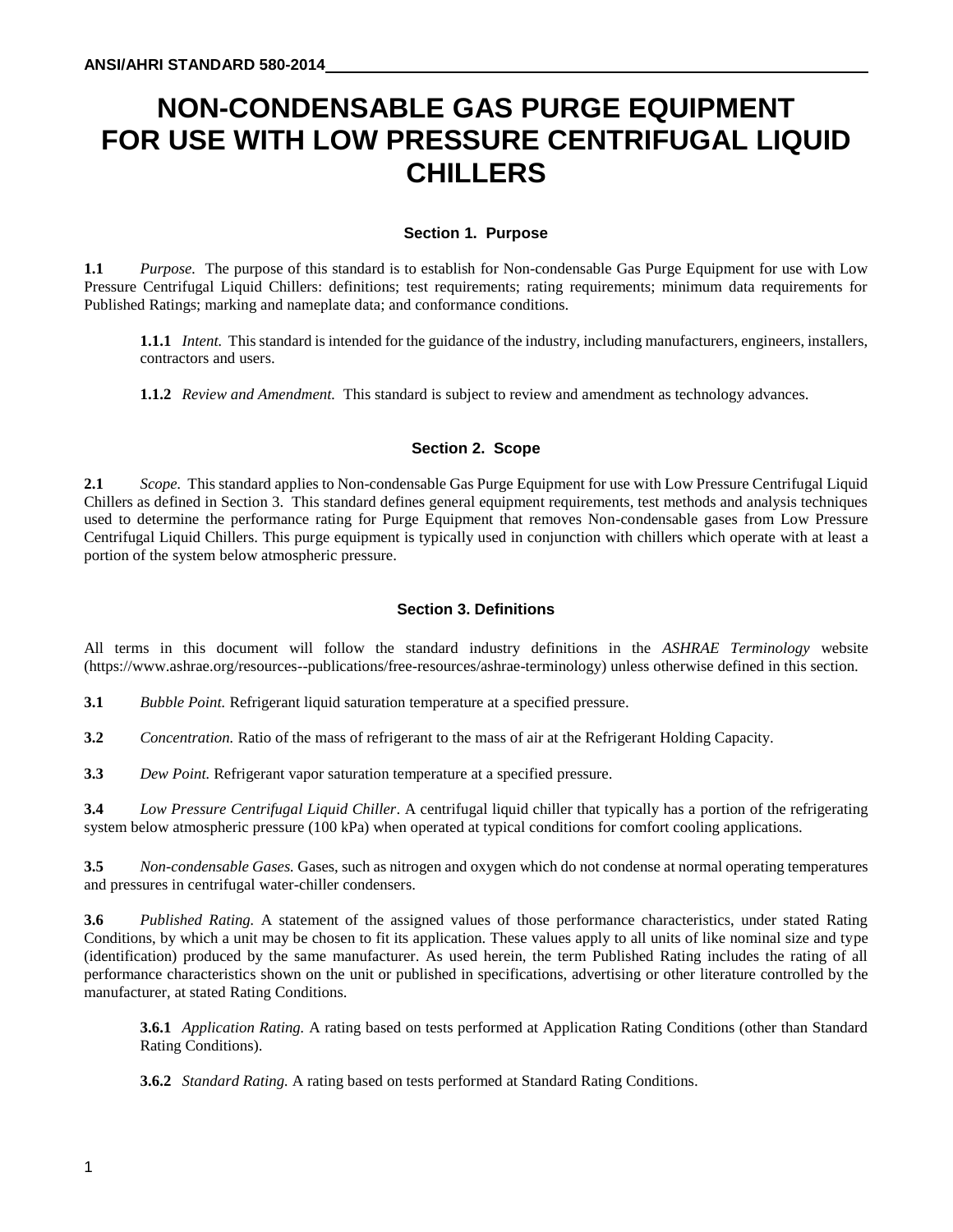**3.7** *Purge Equipment.* A device which will separate Non-condensable Gases from refrigerant and remove them from the refrigeration system.

**3.7.1** *Automatically Regenerated Media.* Media that is recycled at the purge system to remove entrained refrigerant and return this refrigerant to the chiller. The regeneration process is initiated automatically by the purge control system**.** 

**3.7.2** *Manually Regenerated Media*. Media that is recycled at the purge system to remove entrained refrigerant and return this refrigerant to the chiller. The regeneration process is set up and initiated by an operator.

**3.7.3** *Refrigerant Holding Capacity.* The amount of refrigerant, designated by the manufacturer, which the media can hold prior to being replaced or regenerated, g.

**3.7.4** *Replaceable Media.* Media that is removed from the system and replaced with new or recycled media. The media from the system is processed to ensure refrigerant is not released to the atmosphere.

**3.8** *Rating Conditions.* Any set of operating conditions under which a single level of performance results and which causes only that level of performance to occur.

**3.8.1** *Standard Rating Conditions.* Rating Conditions used as the basis for comparison of performance characteristics.

**3.9** *"Shall"* or *"Should."* "Shall" or "should" shall be interpreted as follows:

**3.9.1** *Shall*. Where "shall" or "shall not" is used for a provision specified, that provision is mandatory if compliance with the standard is claimed.

**3.9.2** *Should.* "Should" is used to indicate provisions which are not mandatory but which are desirable as good practice.

#### **Section 4. Test Requirements**

**4.1** *Test Requirements*. Non-condensable Gas Purge Equipment shall be tested in accordance with the procedures set forth in Appendices C and D. Calculation of purge equipment concentration rating for the activated carbon method is described in Appendix E. Determination of discharge gas concentration using the gas chromatograph method is described in Appendix F. If alternative test methods are employed for the gas chromatograph method, the user must be able to demonstrate that they produce results at least equivalent to the specified testing method.

### **Section 5. Rating Requirements**

**5.1** *Purge Equipment Concentration Rating.* Purge Equipment exhaust gas concentration shall be expressed in g refrigerant / g air.

**5.2** *Operating Conditions for Purge Equipment Rating.* The Purge Equipment efficiency rating point shall be established with a chiller operating at the following conditions:

**5.2.1** Condenser refrigerant pressure at a nominal dew point temperature of  $29^{\circ}C \pm 0.5^{\circ}C$ . Allowable pressure limits during the test are equivalent to a dew point temperature range of 28 to 31°C.

**5.2.2** Ambient temperature at  $25^{\circ}C \pm 1.0^{\circ}C$ 

**5.2.3** Evaporator refrigerant pressure at a Bubble Point temperature of 4.0°C or greater

**5.2.4** For Purge Equipment designs that use adsorption or absorption devices to selectively separate refrigerant and air, these devices shall be brought to a normal operating condition prior to test. See Appendix D for specific rating and testing instructions. This may include saturating and then regenerating a device or bringing oil supplies to a typical refrigerant concentration.

**5.3** All tests shall be performed at the nameplate rated voltage and frequency or as otherwise specified in this standard. For units with dual nameplate voltage ratings, standard rating tests shall be performed at both voltages or at the lower of the two voltages if only a single Standard Rating is to be published.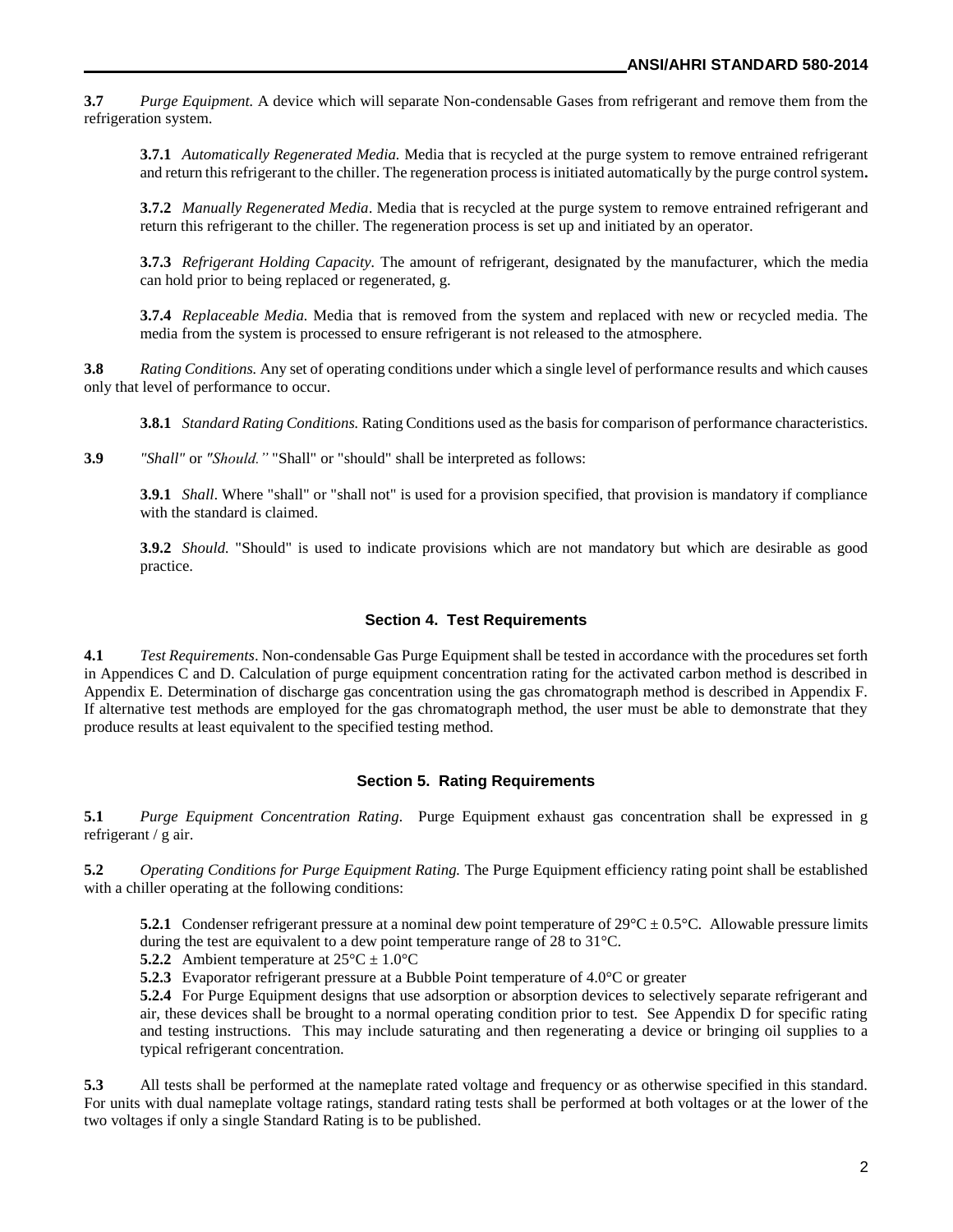**5.4** *Tolerances.* If conformance with this standard is claimed for a Published Rating, then any Purge Equipment tested, following the procedures of Appendices C, D, E and F, shall not have an exhaust gas concentration greater than the Published Rating. If a Manually Regenerated or Replaceable Media is used, then the refrigerant exhaust gas concentration should not be greater than the Published Rating when the absorptive medium has been filled with the amount of refrigerant specified by the manufacturer as the Refrigerant Holding Capacity.

### **Section 6. Minimum Data Requirements for Published Ratings**

**6.1** *Minimum Data Requirements for Published Ratings*. As a minimum, Published Ratings shall include Standard Ratings. All claims to ratings within the scope of this standard shall include the statement "Rated in accordance with ANSI/AHRI Standard 580". All claims to ratings outside the scope of this standard shall include the statement "Outside the scope of ANSI/AHRI Standard 580". Wherever Application Ratings are published or printed, they shall include a statement of the conditions at which the ratings apply.

- **6.1.1** Published Ratings shall consist of the following information.
	- **6.1.1** Concentration, g of refrigerant / g of air
	- **6.1.2** Refrigerant Holding Capacity where applicable, g

### **Section 7. Marking and Nameplate Data**

**7.1** *Marking and Nameplate Data.* As a minimum, the nameplate shall display the manufacturer's name, model number, electrical characteristics and refrigerant designation(s).

Nameplate voltages for 60 Hertz systems shall include one or more of the equipment nameplate voltage ratings shown in Table 1 of ANSI/AHRI Standard 110. Nameplate voltages for 50 Hertz systems shall include one or more of the utilization voltages shown in Table 1 of IEC Standard Publication 60038.

### **Section 8. Conformance Conditions**

**8.1** *Conformance*. While conformance with this standard is voluntary, conformance shall not be claimed or implied for products or equipment within its *Purpose* (Section 1) and *Scope* (Section 2) unless such product claims meet all of the requirements of the standard and all of the testing and rating requirements are measured and reported in complete compliance with the standard. Any product that has not met all the requirements of the standard shall not reference, state, or acknowledge the standard in any written, oral, or electronic communication.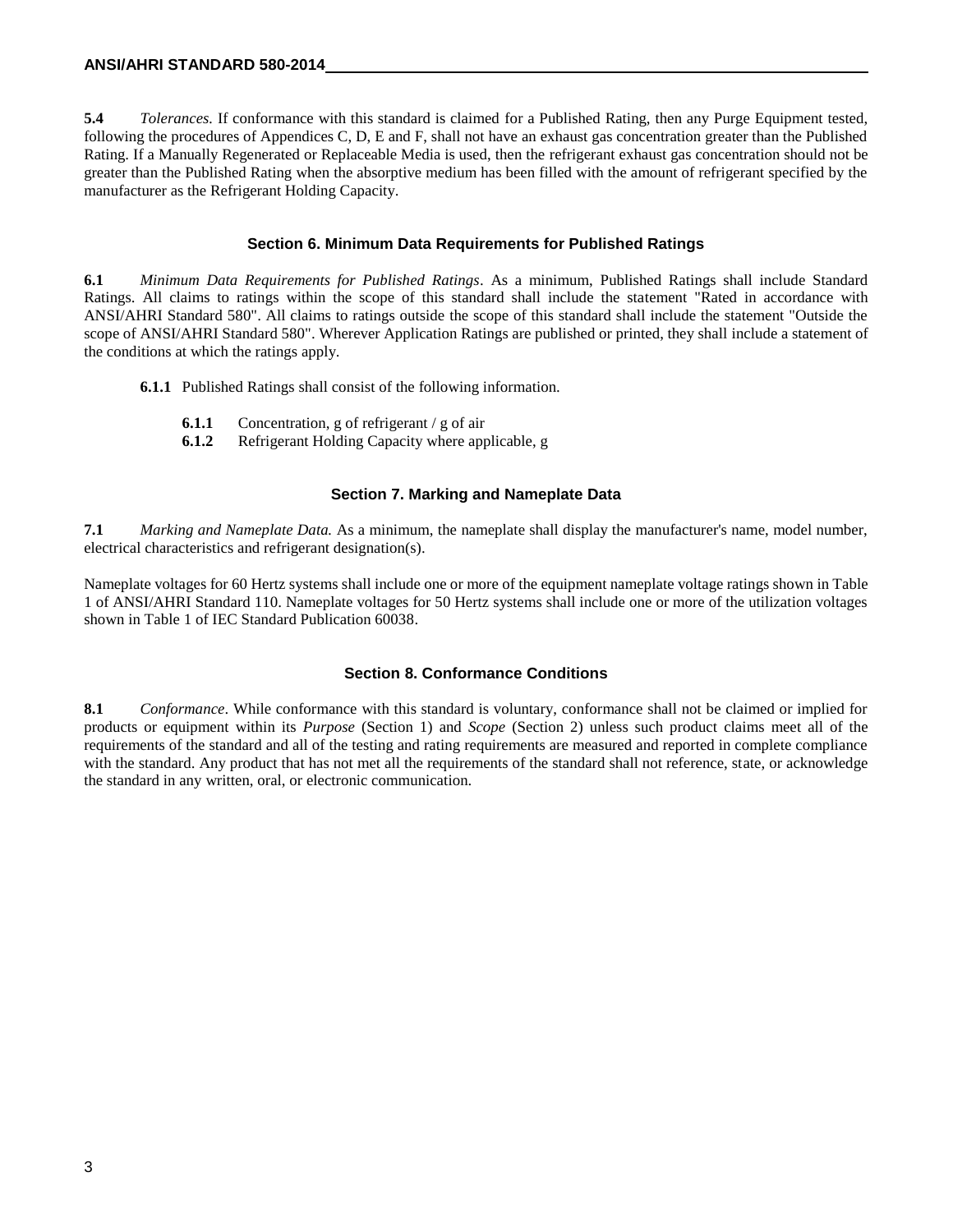### **APPENDIX A. REFERENCES – NORMATIVE**

**A1** Listed here are all standards, handbooks, and other publications essential to the formation and implementation of the standard. All references in this appendix are considered as part of the standard.

**A1.1** AHRI Standard 700-2014, *Specifications for Refrigerants*, 2014, Air-Conditioning, Heating and Refrigeration Institute, 2111 Wilson Boulevard, Suite 500, Arlington, VA 22201, U.S.A.

**A1.2** ANSI**/**AHRI Standard 110-2012, *Air-Conditioning and Refrigerating Equipment Nameplate Voltages,* 2012, Air-Conditioning, Heating and Refrigeration Institute, 2111 Wilson Boulevard, Suite 500, Arlington, VA 22201, U.S.A.

**A1.3** Appendix C to AHRI Standard 700, *Analytical Procedures for AHRI Standard 700-2012,* 2008*,* Air-Conditioning, Heating and Refrigeration Institute, 2111 Wilson Boulevard, Suite 500, Arlington, VA 22201, U.S.A.

**A1.4** ASHRAE Standard 41.1-2013 (RA 2006), *Measurements Guide - Section on Temperature Measurements*, 2013, American Society of Heating, Refrigeration, and Air-Conditioning Engineers, Inc. ASHRAE, 1791 Tullie Circle, N.E., Atlanta, Georgia, 30329, U.S.A.

**A1.5** *ASHRAE, Terminology*, https://www.ashrae.org/resources--publications/free-resources/ashrae-terminology, 2014, American Society of Heating, Refrigerating and Air-Conditioning Engineers, Inc., 1791 Tullie Circle, N.E., Atlanta, GA 30329, U.S.A.

**A1.6** ASME Standard PTC 19.2-2010, *Instruments and Apparatus, Part 2, Pressure Measurement,* 2010*,* American Society of Mechanical Engineers. ASME, 345 East 47th Street, New York, NY 10017, U.S.A.

**A1.7** IEC Standard 60038, *IEC Standard Voltages*, 2009, International Electrotechnical Commission, 3 rue de Varembe, P.O. Box 131, 1211 Geneva 20, Switzerland

### **APPENDIX B. REFERENCES – INFORMATIVE**

None.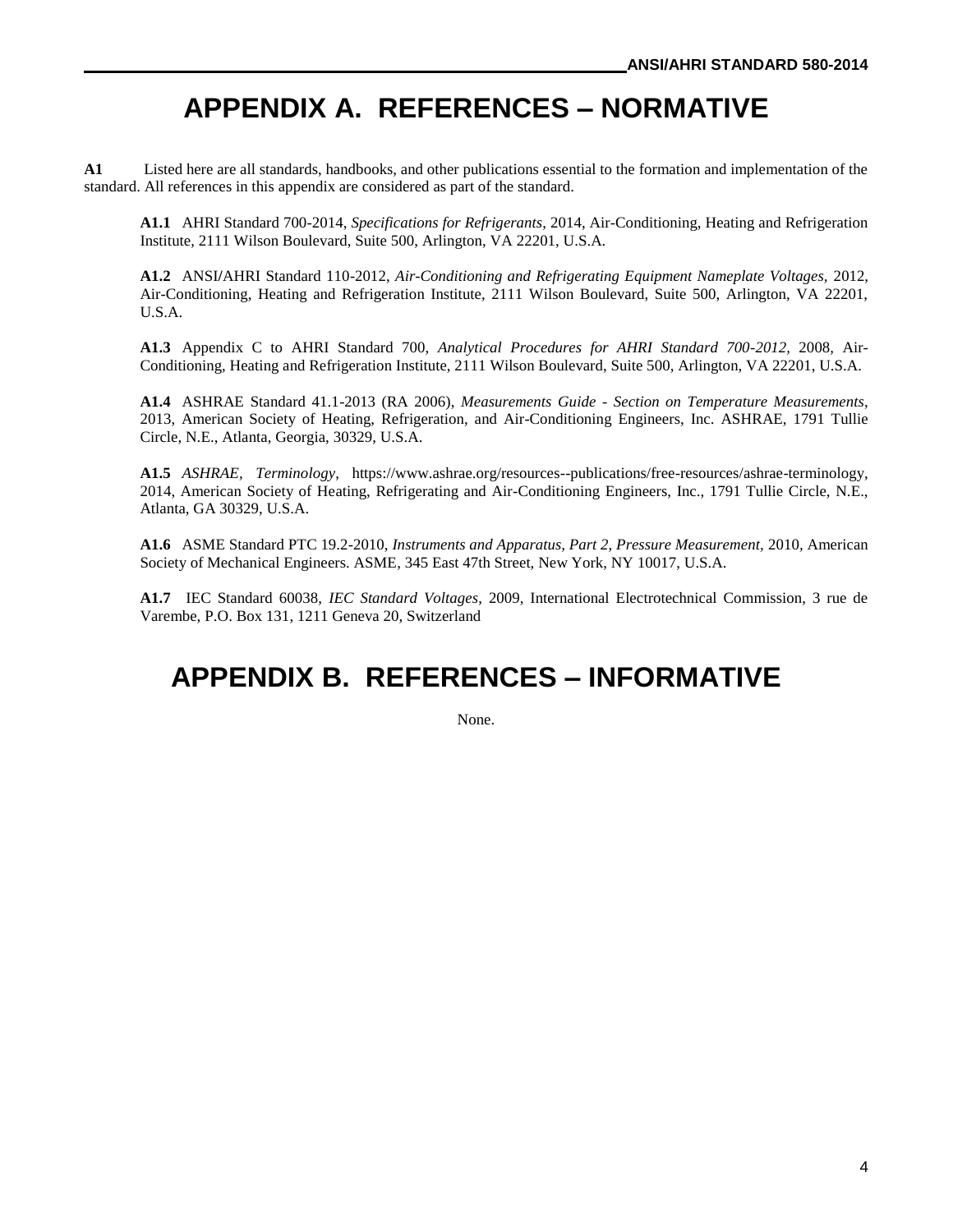### **APPENDIX C. METHODS OF TESTING FOR RATING PERFORMANCE OF NON-CONDENSABLE GAS PURGE EQUIPMENT – NORMATIVE**

### **C1** *Installation and Operation.*

**C1.1** *Installation.* The Purge Equipment shall be installed and operated per the manufacturer's instruction manual. A thorough inspection shall be made of the purge tank and exhaust system to insure that all devices and connecting lines are leak tight. A leak detector shall be used to ensure that any leak point does not exceed 14 g/year at 25 °C.

**C1.2** *Test Procedure.* The chiller test equipment shall be brought to steady state operation within specified tolerances for the refrigerant bubble point temperature (evaporator side) and refrigerant dew point temperature (condenser side). Operate the Purge Equipment and allow it to operate until the approach of the water temperature leaving the condenser to the refrigerant saturation temperature does not decrease by more than 0.20°C in 30 minutes.

Introduce air at a rate of  $4.0 \times 10^{-6}$  m<sup>3</sup>/s into the evaporator. During the test, the pressure in the chiller condenser shall not exceed the limits stated in Section 5.2.1.

The Purge Equipment exhaust gas shall then be collected and analyzed as indicated by either the activated carbon or gas chromatograph method.

### **C2** *Instruments.*

**C2.1** *Activated Carbon Canisters.* Canisters shall be filled with unused vapor phase activated carbon.

**C2.2** *Temperature Measurement Device.* The temperature measurement device shall be in accordance with ASHRAE Standard 41.1.

**C2.3** *Gas Collection Bag.* This will be a minimum capacity of 50 L for purge devices without Replaceable Media. The collection bag capacity will be a nominal 20 L  $\pm$  4 L for purge devices with Manually Regenerated or Replaceable Media. Volume will be calibrated to 2.5 kPa gauge pressure. The calibration for volume shall be made to assure accuracy better than  $\pm 5\%$  for the nominal bag volume.

**C2.4** *Non-condensable Flow Meter.* A device for metering air flow into the test equipment shall be calibrated to an accuracy of 8.0 x 10-7 m3/s at an indicated flow of 4.0  $\times$  10<sup>-6</sup> m<sup>3</sup>/s.

**C2.5** *Pressure Measurement Devices.* 

**C.2.5.1** Pressure measurement devices used in the exhaust gas concentration determination for the activated carbon method shall be calibrated to an accuracy of 0.02 kPa.

**C.2.5.2** Pressure measurement devices used to measure evaporator and condenser pressure shall be made in accordance with ASME Standard PTC 19.2.

**C2.6** *Weight Scale.* This device shall be calibrated to an accuracy of 0.1 g over the range at which the carbon canister weight measurements are made.

### **C3** *Activated Carbon Method.*

**C3.1** *Activated Carbon Method Setup.* Two activated carbon canisters shall be weighed at atmospheric pressure, connected in series and placed in the purge equipment exhaust stream as shown in Figure C1. The connecting tubing from the purge equipment exhaust to the primary canister shall be heated to a temperature above 30°C. The exhaust from the secondary canister shall be connected to a gas collection bag (as defined in Section C4.3) to capture the Noncondensable Gases. A means shall be provided to measure the gas sample pressure.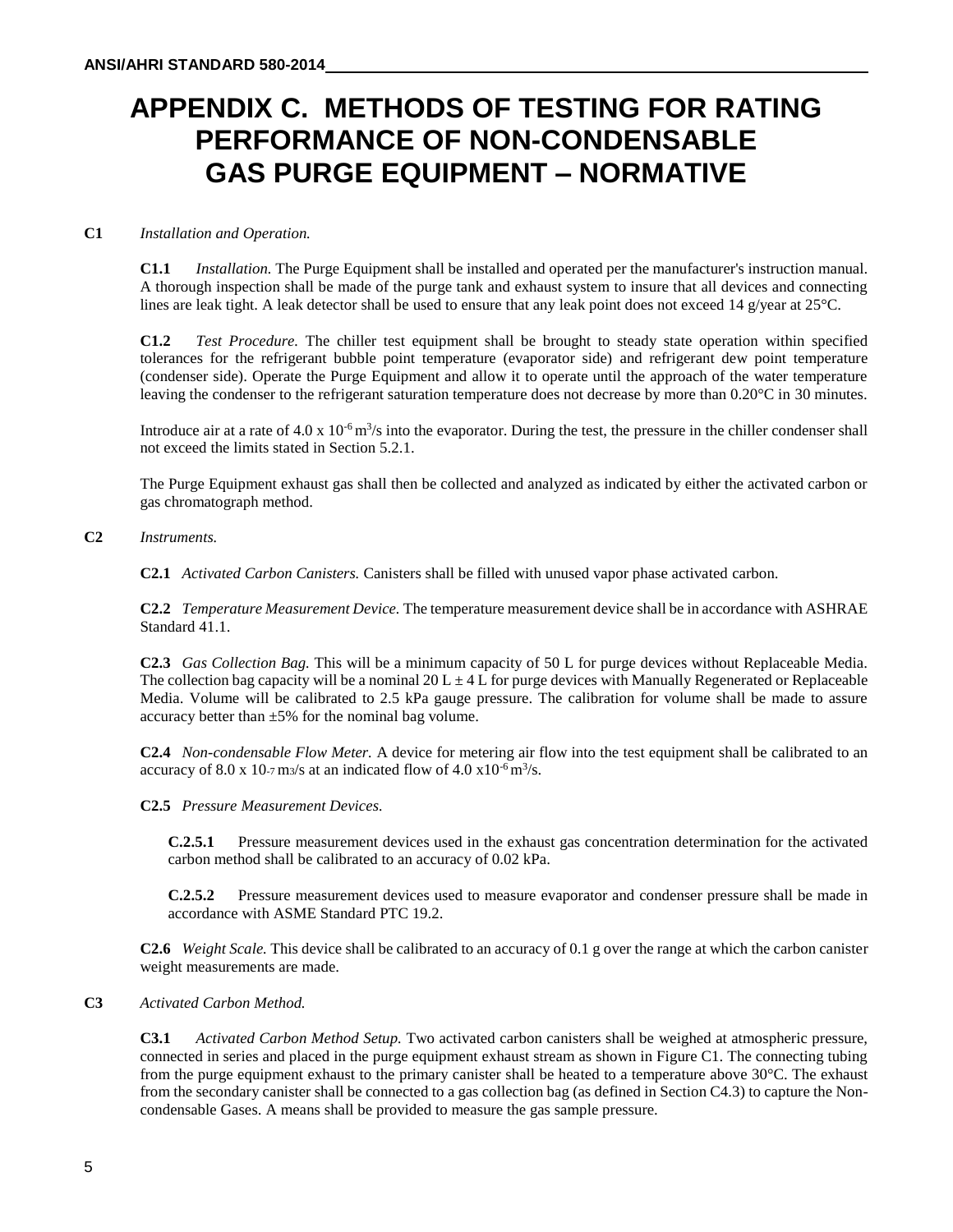**C3.2** *Sample Procedure.* 

**C3.2.1** Purge Equipment is to be operated for a period of time to fill the collection bag to a pressure of 0.75 to 1.25 kPa above atmospheric pressure

**C3.2.2** Close valve at the inlet to the primary canister and check for pressure loss. Allow the pressure to stabilize for 5 minutes. The pressure decay rate after 5 minutes may not exceed 0.1 kPa in 15 minutes.

**C3.3** *Purge Equipment Exhaust Gas Analysis.* Disconnect gas collection bag and allow the carbon canisters to bleed to atmospheric pressure. The carbon canisters shall then be sealed and weighed. If the increase in the secondary canister is greater than 5% of the increase in the primary canister weight, the test is invalid.

If the test is valid, the weight increase of the primary and the secondary canisters will be added to determine the refrigerant mass adsorbed and the concentration of the purge equipment exhaust gas.

### **C4** *Gas Chromatograph (GC) Method.*

**C4.1** *Purge Equipment Exhaust Collection Setup.* Connect a collection bag (as defined in Section C4.3) by means of leak-tight tubing (able to sustain a 2 kPa vacuum for a period of 30 seconds from the collection bag to valve 1, as shown in Figure C2) and three valves as shown in Figure C2 to the point at which the Purge Equipment discharges. The internal volume of the interconnecting tubing will be kept to a minimum. Interconnecting tubing between the purge equipment exhaust and the collection bag shall be heated to a temperature above 30°C. A vacuum pump, as shown in Figure C2, will be provided to remove residual air from the collection bag.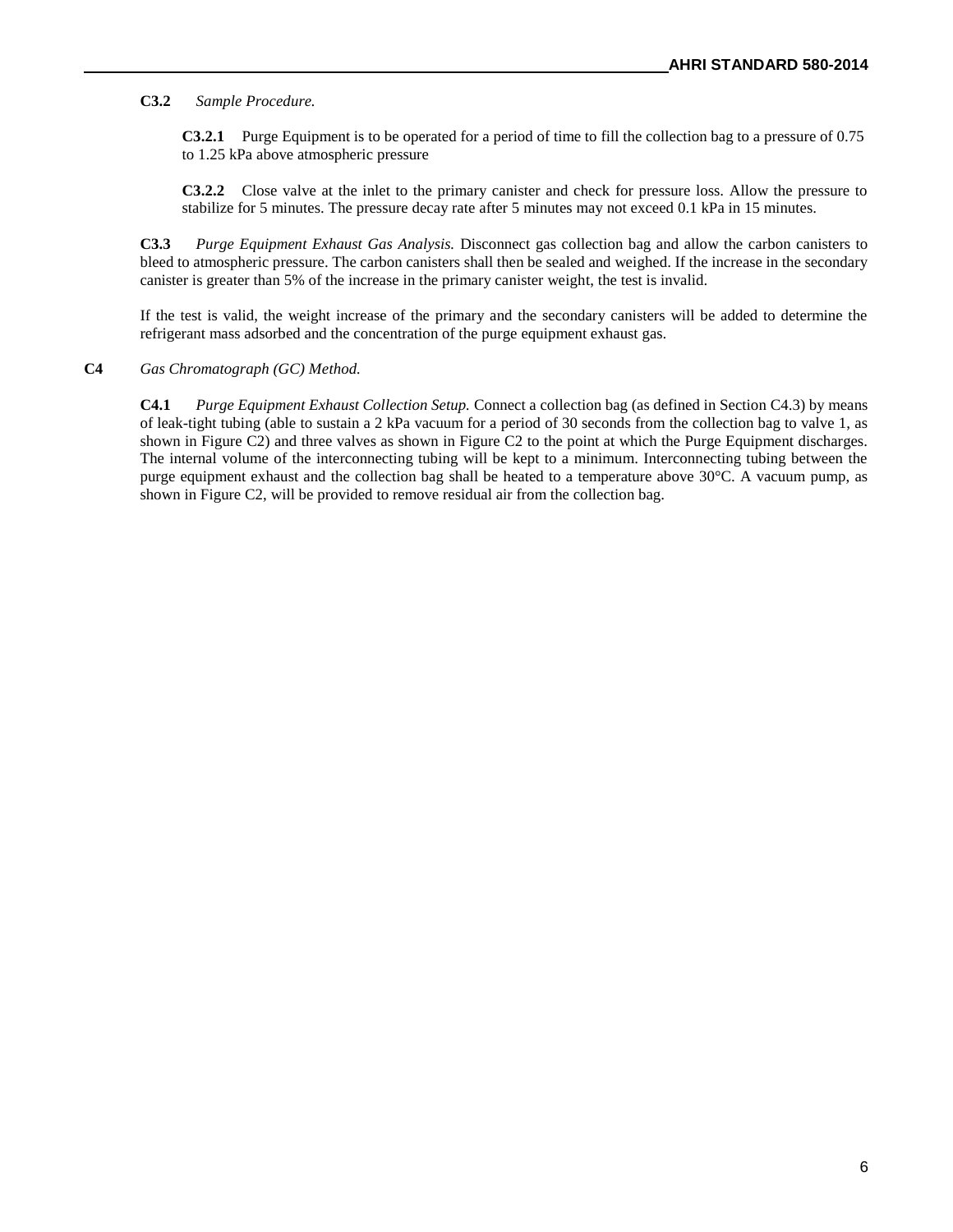

**Figure C1. Activated Carbon Sampling Method**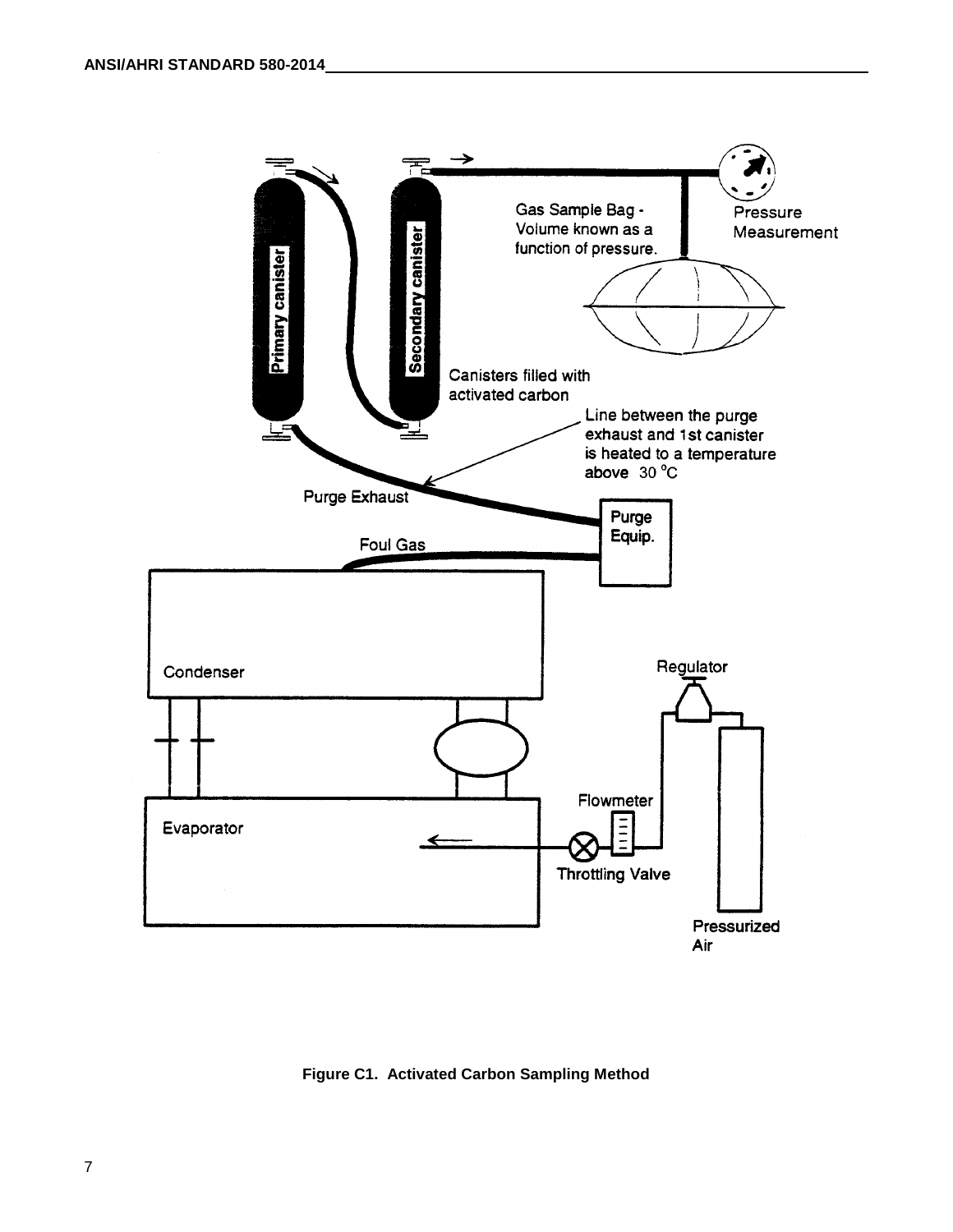

**Figure C2. Gas Chromatograph Sampling Method**

**C4.2** *Sample Procedure.* 

**C4.2.1** With valve 1 closed and valves 2 and 3 open, residual air from the collection bag shall be removed with the vacuum pump. Valve 2 shall then be closed.

**C4.2.2** Valve 1 shall then be opened to collect purge equipment exhaust gas. Purge equipment exhaust is collected until the collection bag reaches a pressure of 0 to 1.25 kPa above atmospheric pressure.

**C4.2.3** Valve 3 shall then be closed to contain the purge equipment exhaust gases in the collection bag.

**C4.3** *Purge Equipment Exhaust Gas Chemical Analysis.* The contents of the collection bag shall be analyzed by means of gas chromatography. A standard of known concentration of the refrigerant of interest shall be used to calibrate the GC. The standard's concentration shall be within 25% of the measured test sample concentration. Minimum requirements for the chromatography method employed, taken at a 95% confidence interval, shall be as follows:

**C4.3.1** Sensitivity, 0.015% refrigerant by weight in air

**C4.3.2** Precision,  $\pm 1.75\%$  of the result

**C4.3.3** Accuracy, including the effect of all calibration processes, ±3.5% of the result

Refer to Appendix F for detailed instructions.

### **C5** *Measurements.*

**C5.1** *Recording Data.* Data to be recorded during the test:

**C5.1.1** Condenser and evaporator pressure every 15 minutes during period of purge operation used for certification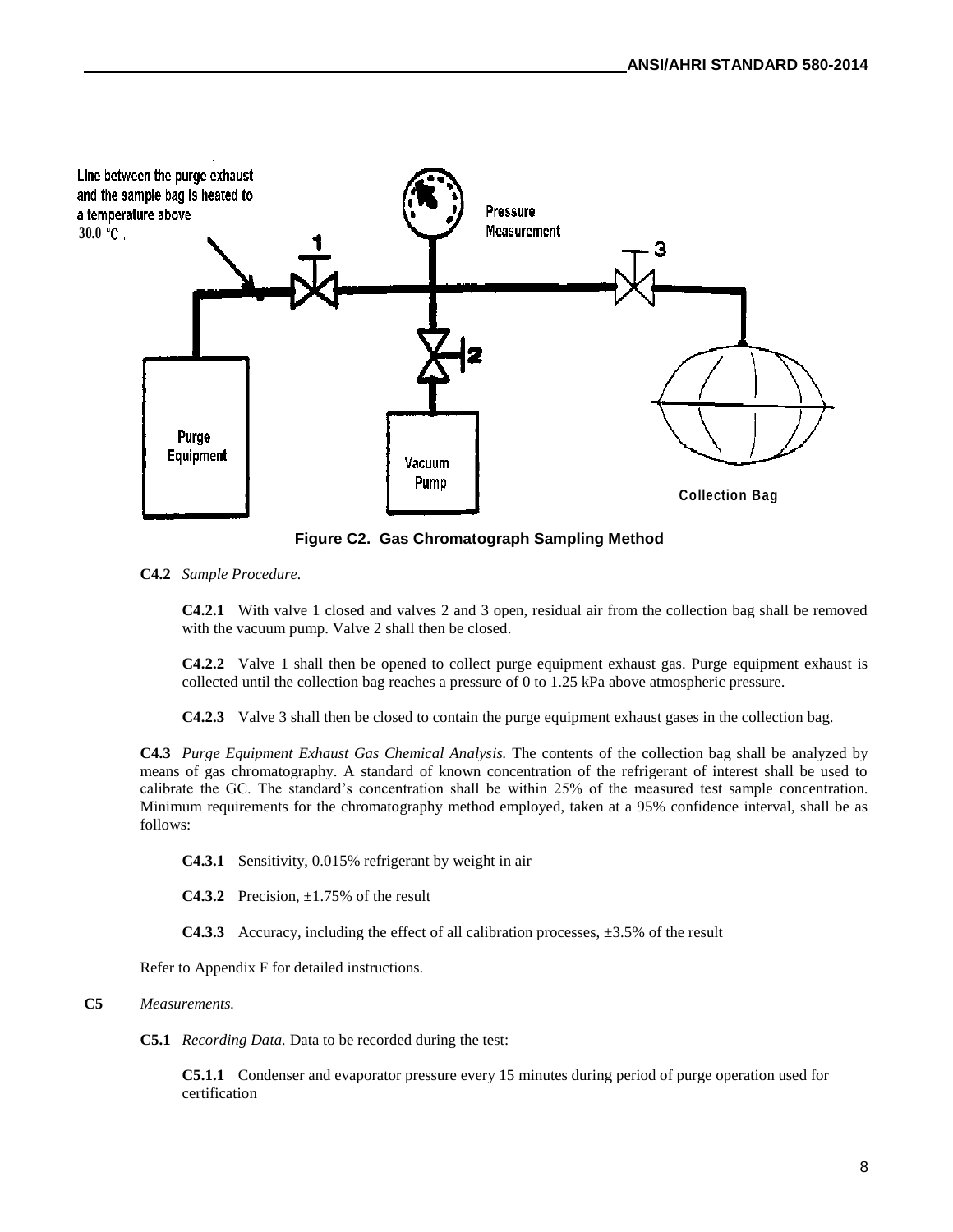**C5.1.2** Non-condensable gas flow rate into chiller in m3/s every 15 minutes during the purge equipment certification period

**C5.1.3** Gas collection pressure and volume when filled

**C5.1.4** Ambient temperature and barometric pressure at end of test

**C5.1.5** For activated carbon method, weights for primary and secondary carbon canisters before and after completion of test. Weight to be taken with internal pressure at 1 atmosphere.

**C5.1.6** Water temperature supplied to purge equipment condenser if present

**C5.2** *Auxiliary Data.* 

**C5.2.1** Nameplate data including make, model and refrigerant, sufficient to completely identify the Purge Equipment

**C5.2.2** Date, place and time of test

**C5.2.3** Names of test supervisor and witnessing personnel

**C5.2.4** For GC method, chemistry laboratory analysis of purge equipment exhaust gas concentration listing of concentration standards used to calibrate the gas chromatograph and Refrigerant Holding Capacity.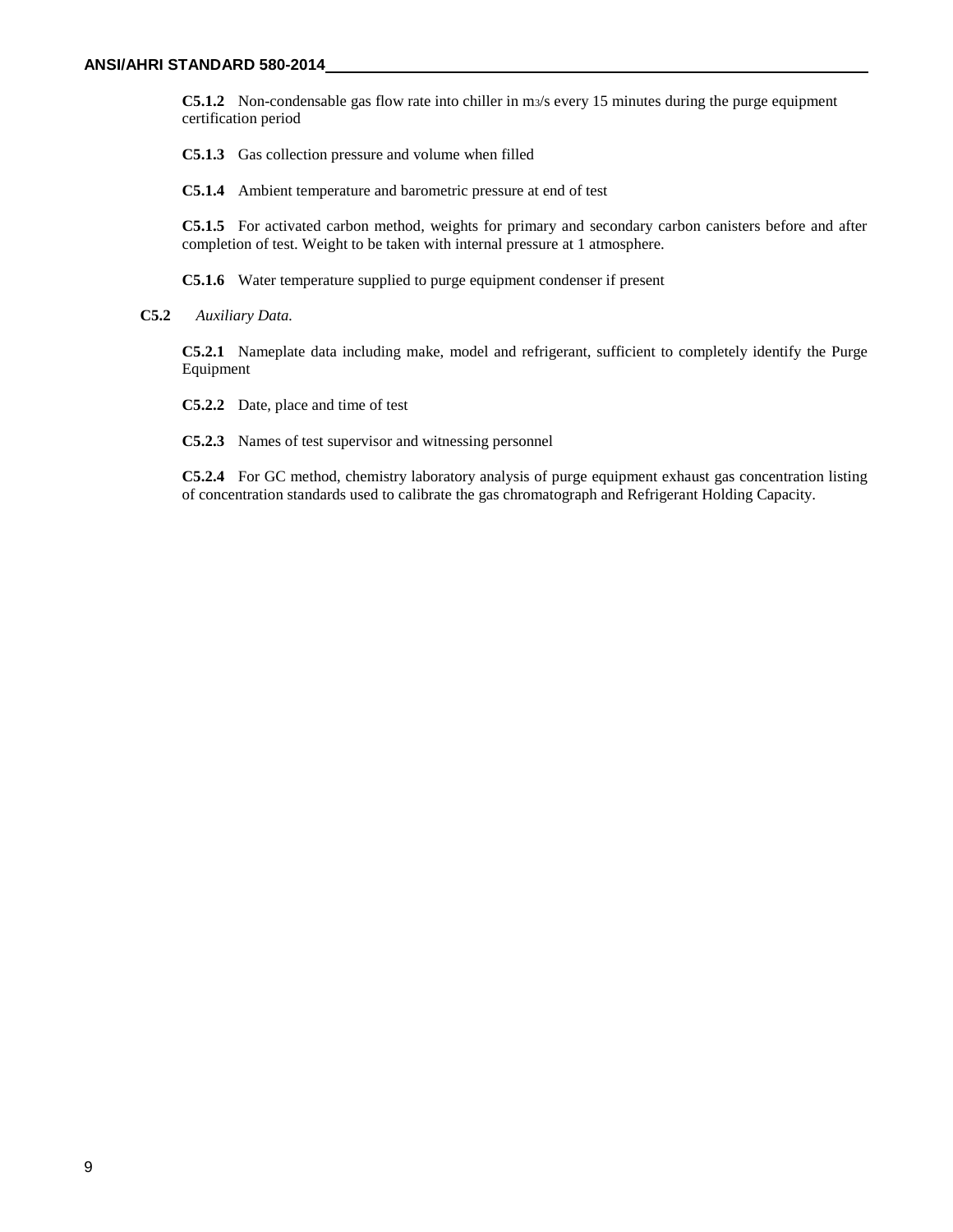### **APPENDIX D. SPECIFIC RATING AND TESTING INSTRUCTIONS FOR PURGES CONTAINING ADSORPTIVE/ABSORPTIVE MEDIA – NORMATIVE**

### **D1** *Specific Rating and Testing Instructions.*

**D1.1** Purges that contain adsorptive/absorptive media (referred to later as media) have special rating and listing requirements. If the purge contains media that is a replaceable component or the regeneration of the media is manually controlled, the purge shall be tested and rated both with and without the media in the system. In addition, the purge instructions supplied by the manufacturer with the purge shall contain the Refrigerant Holding Capacity of the media, and will indicate to the purge operator a measurement that shall be used to determine when the media must either be changed (for a replaceable component) or regenerated (for a manually regenerated component). For media that is manually regenerated, the Refrigerant Holding Capacity will represent the amount of refrigerant added to the media between regeneration cycles. Purges that contain media that is automatically regenerated (no operator interaction required) do not have to be rated without the media.

When the purge is tested with the media installed, regardless of whether the media is replaceable or regenerated manually or automatically, the media shall be brought to a normal operating state prior to a rating test. Specific requirements for each of the media regeneration types are detailed below.

**D1.1.1** Purges that contain replaceable media - The manufacturer's operating instructions shall specify the Refrigerant Holding Capacity of the media. The purge is tested and rated both with and without the media. Prior to testing the purge with media installed, the media is loaded with the amount of refrigerant specified by the manufacturer as the Refrigerant Holding Capacity of the media in the operating instructions supplied with the purge system. The refrigerant is loaded to the media as specified below.

**D1.1.2** Purges that contain manually regenerated media - The manufacturer's operating instructions shall specify the Refrigerant Holding Capacity of the media between regenerations. The purge is tested and rated both with and without the media.

Prior to testing the purge with media installed, the media is first saturated with refrigerant, regenerated on the purge per the manufacturer's instructions and then loaded with refrigerant equal to the Refrigerant Holding Capacity specified in the manufacturer's instructions. The media is saturated by adding refrigerant to the media, where the weight of refrigerant added is equal to the weight of the media. Refrigerant is added according to the procedure detailed below. After regeneration of the media, refrigerant is again added to the media. The weight of refrigerant added (per the procedure detailed below) is equal to the Refrigerant Holding Capacity specified by the manufacturer in the operating manual.

**D1.1.3** Purges that contain media that is automatically regenerated (no operator intervention required) - Prior to testing the purge with media installed, the media used during the rating procedure is first saturated with refrigerant, regenerated on the purge, and made to process 0.03 m3 of air. The weight of the refrigerant added in the saturation procedure (detailed below) is equal to the weight of the media. The chiller is brought to the normal operating conditions at the purge rating point and media regeneration is initiated. The media regeneration cycle is allowed to run and terminate per the automatic controls on the purge system. If air introduction is required during regeneration, air may be introduced into the chiller at a rate of 4 x 10-6 m3/s. After media regeneration, if not already started, air is introduced into the chiller at the above rate  $(4 \times 10\cdot 6 \text{ m/s})$ . The purge is allowed to process 0.03 ms of air through the media at the normal operating conditions. The purge and test system is then allowed to stabilize and the purge rating test is run. If subsequent regenerations occur during the test procedure, air introduction into the chiller may be suspended in order to maintain the condenser pressure within the test limits.

### **D2** *Procedure to Add Refrigerant to Media.*

**D2.1** For convenience, the media container may be removed from the purge platform

**D2.2** The media will be heated to a minimum of 35ºC

**D2.3** A container of refrigerant will be connected to the inlet to the media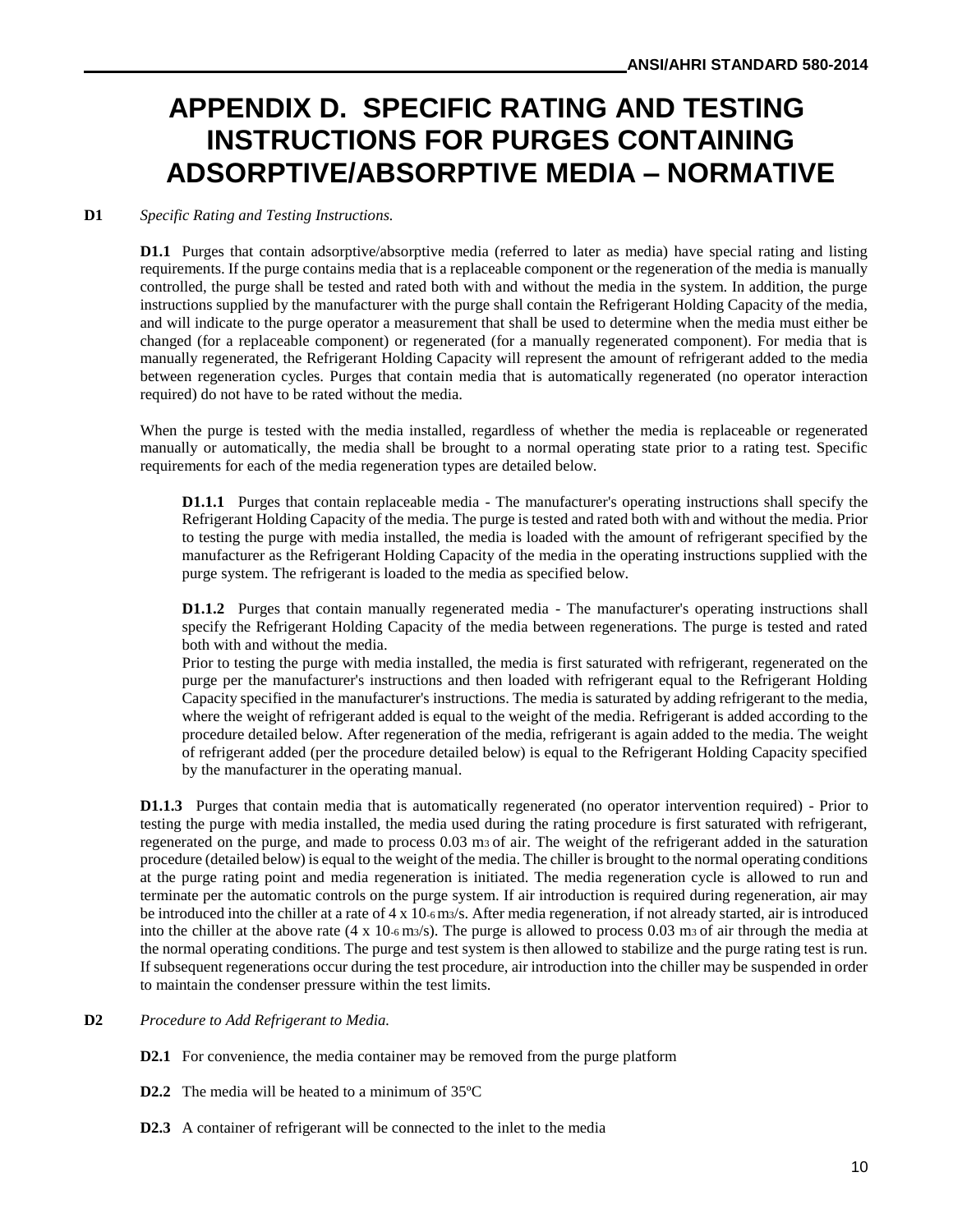**D2.4** The refrigerant container may be heated to elevate the pressure to drive off refrigerant vapor into the media inlet

**D2.5** Refrigerant vapor will be allowed to flow into the media at a rate not to exceed 250 g/min until the amount of refrigerant specified has been driven into the media

**D2.6** The media is then reconnected to the purge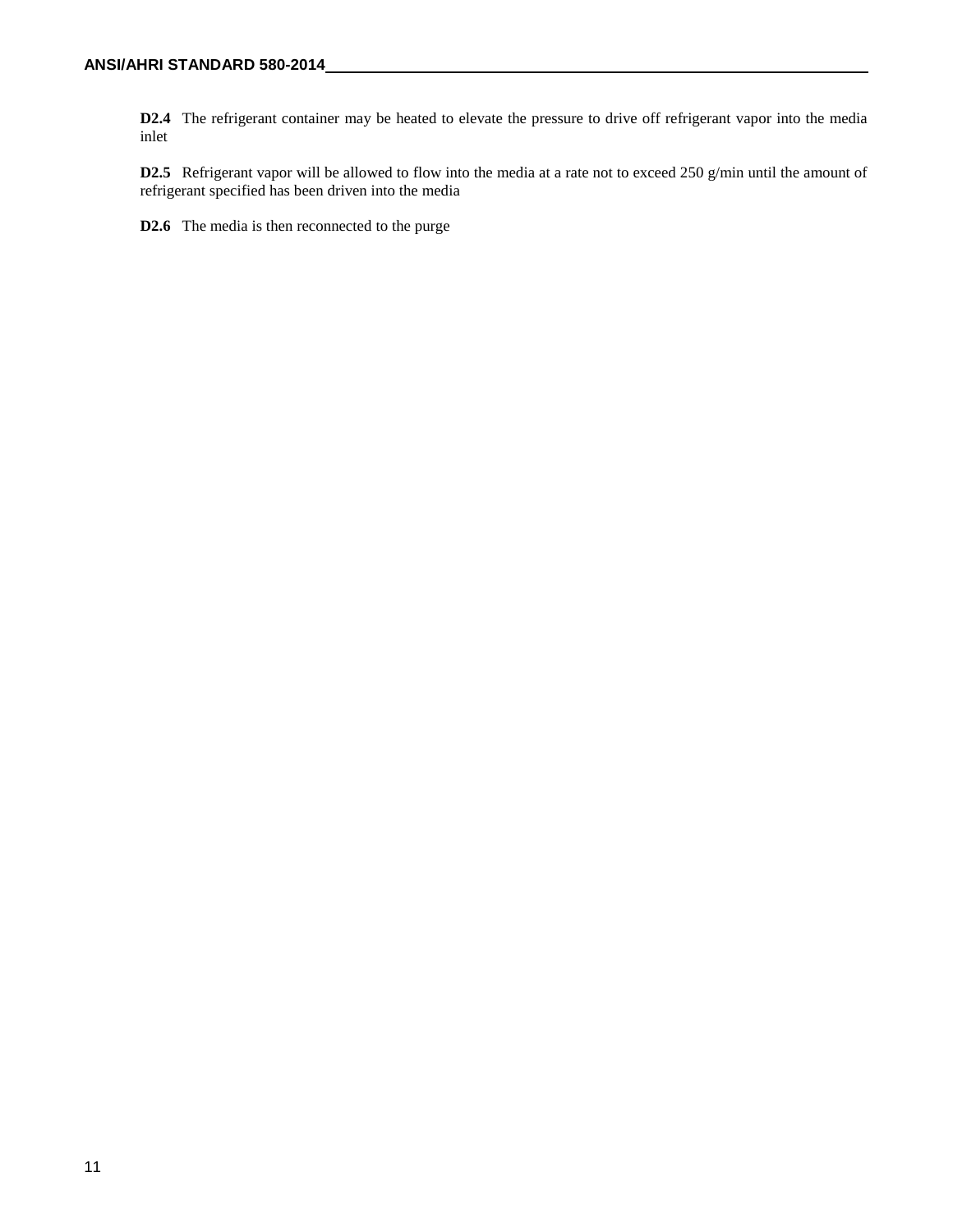### **APPENDIX E. CALCULATION OF PURGE EQUIPMENT CONCENTRATION RATING FOR THE ACTIVATED CARBON METHOD – NORMATIVE**

#### E1 *Calculation of Purge Equipment Concentration Rating.*

E1.1 Purge Equipment exhaust gas concentration, g of refrigerant / g of air, shall be calculated as follows for the activated carbon technique:

$$
W_{ref} = W_{c1} + W_{c2}
$$
 E1

$$
W_{\text{neg}} = \frac{P_{\text{bag}} \times V_{\text{bag}}}{R_{\text{da}} (T_{\text{amb}} + 273.15)}
$$
 E2

$$
C = \frac{W_{ref}}{W_{neg}}
$$

Where:

 $C = Purge Equipment exhaust gas concentration$ 

 $P_{bag}$  = Pressure of gas collection bag at termination of test, kPa

- $R_{da}$  = Gas constant for dry air (0.000287),  $m^3$ ·kPa/g·K
- $T_{amb}$  = Ambient temperature,  $°C$
- $V_{bag}$  = Gas collection bag volume at a pressure equal to  $P_{bag}$ , m<sup>3</sup>
- $W_{c1}$  = Weight increase of primary canister, g
- $W_{c2}$  = Weight increase of secondary canister, g
- $W_{\text{neg}}$  = Weight of Non-condensable Gas in purge discharge, g
- $W_{ref}$  = Weight of refrigerant in Purge Equipment discharge, g

Note: If Purge Equipment exhaust gas concentration is expressed as efficiency (E), %, it shall be expressed as follows:

$$
E = 100 \frac{W_{\text{neg}}}{W_{\text{ref}} + W_{\text{neg}}}
$$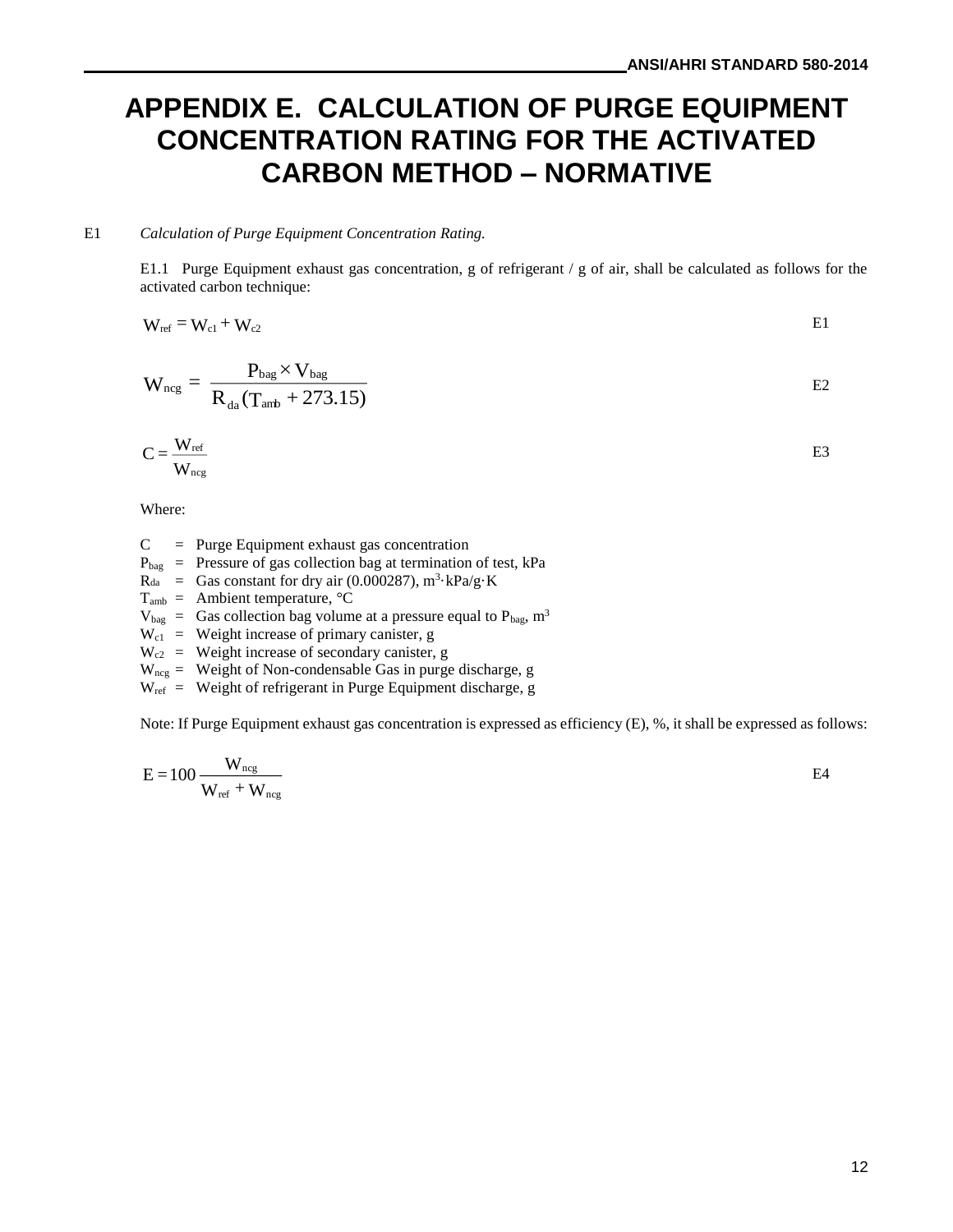### **APPENDIX F. DETERMINATION OF DISCHARGE GAS CONCENTRATION FOR NON-CONDENSABLE GAS PURGE EQUIPMENT TESTING** – **NORMATIVE**

### **F1** *Purpose.*

F1.1 The purpose of this test method is to determine the ratio of refrigerant mass to air mass discharged by a Noncondensable Gas purge device.

#### **F2** *Scope.*

F2.1 This test method is for use with low pressure chillers.

### **F3** *Definitions*.

F3.1 Definitions for this method are identical to those of this standard and ARI Standard 700.

### **F4** *Principle*.

F4.1 Purge Equipment exhaust gas is measured for refrigerant and Non-condensable Gas (NCG) content by isothermal gas chromatography using a thermal conductivity detector (TCD) and external calibration. Although NCG is defined as including trace gases such as carbon dioxide and carbon monoxide, air is the only non-condensable which will be present in significant amounts.

### **F5** *Applicability*.

F5.1 This method, which was developed to determine the ratio of refrigerant mass to air mass discharged by a Noncondensable Gas purge device, is suitable for use in conjunction with this standard.

**F6** *Limitations and Interferences*.

F6.1 Refrigerants used in low pressure chillers do not interfere with and are not interfered by the measurement of air, as they elute chromatographically after the air peak.

F6.2 The temperature of the laboratory and all materials used should be 20°C or higher to avoid refrigerant condensation.

- **F7** *Sensitivity, Precision, and Accuracy.*
	- **F7.1** The sensitivity, precision, and accuracy of this method, taken at a 95% confidence interval, are as follows:
		- **F7.1.1** Sensitivity, 0.015% refrigerant by weight in air
		- **F7.1.2** Precision,  $\pm 1.75\%$  of the result
		- **F7.1.3** Accuracy, including the effect of all calibration processes,  $\pm 3.5\%$  of the result

**F7.2** The accuracy of the entire test, as it applies to testing equipment for rating, depends heavily on the purge unit being tested. The cyclic nature of the unit under test results in steady-state operation not being reached. This is generally a consideration only for units without absorptive or adsorptive media. The measured concentration of air will vary across a wide range from one evaluation to the next. The concentration of air also changes dramatically over the duration of a single purge cycle, with the greatest concentration of air being at the beginning of the cycle and the greatest concentration of refrigerant typically at the conclusion of the cycle.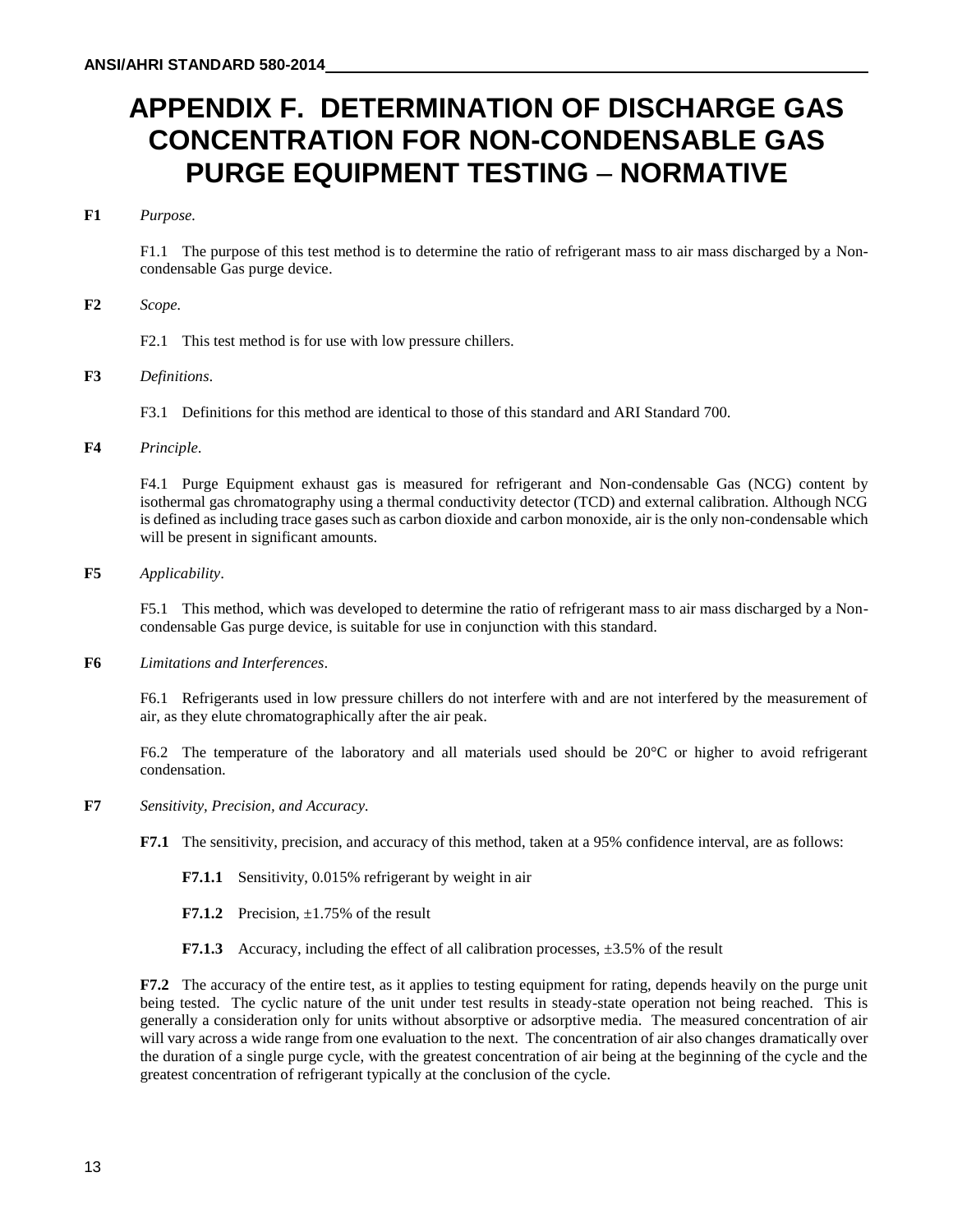- **F8** *Special Apparatus and Reagents.*
	- **F8.1** Note: Equivalents may be substituted.

**F8.1.1** Gas chromatograph equipped with a thermal conductivity detector, helium carrier gas, gas sample valve with 1 ml sample loop, and vacuum pump for evacuating loop

- **F8.1.2** GC column: 20 ft. by  $1/8$  in. Porapak  $Q^{TM}$ , 100-120 mesh (no metric equivalent)
- **F8.1.3** 85 L Tedlar<sup>TM</sup> gas sampling bag with some small tubing and adapter
- **F8.1.4** 50 mL gas-tight syringe
- **F8.1.5** Analytical balance, 2000 x 0.01 g
- **F8.1.6** Steel cylinder, 1 L, with valve.
- **F8.1.7** Refrigeration hose
- **F8.1.8** Vacuum pump
- **F8.1.9** Silicon septum and cap to retain septum over refrigeration fitting
- **F8.1.10** Air, zero grade, with a suitable regulator and a refrigeration fitting for the outlet
- **F8.1.11** Small quantities of refrigerants for making calibration standards

#### **F9** *Procedure.*

- **F9.1** *Preparing or Cleaning the Bag.*
	- **F9.1.1** Attach bag to vacuum pump and evacuate the bag
	- **F9.1.2** Attach bag to air tank and regulator; fill bag with air
	- **F9.1.3** Repeat steps a. and b. three times
	- **F9.1.4** Analyze the bag in accordance with F9.3, disregarding any calculations
	- **F9.1.5** The chromatogram produced should show no trace of refrigerant. If refrigerant is present, the bag has not been sufficiently cleared

**F9.2** *Standard Preparation.* The calibration standards concentration, expressed as the ratio of refrigerant to air by mass, will need to be within 25% of the actual sample concentration. For this reason, it is necessary to estimate the sample concentration using the purge equipment's rating or other data, prepare a calibration standard, analyze the sample, and then prepare additional calibration standards as necessary to have a standard concentration within 25% of the sample's concentration.

**F9.2.1** Evacuate a clean bag

**F9.2.2** Calculate

 $R = m \times C$  F1

Where:

 $C =$  Concentration of calibration standard, g of refrigerant / g of air

 $m = 78$  g of air

 $R =$  Amount of refrigerant to add, g

**F9.2.3** Using the gas-tight syringe, septum, cap, and balance, add R to the evacuated bag. Note that the bag is not weighed; instead, the syringe contents must be weighed.

**F9.2.4** Evacuate the steel cylinder, fill it with compressed air, and weigh the full cylinder

**F9.2.5** Empty the contents of the cylinder into the bag, and reweigh the cylinder to determine the mass of air added

**F9.2.6** Repeat steps e. and f. until 78 g of air has been added to the bag. Record the amount added.

**F9.2.7** The actual concentration of the standard, C, is calculated as mass of refrigerant, g, divided by the mass of air, g, added to the bag.